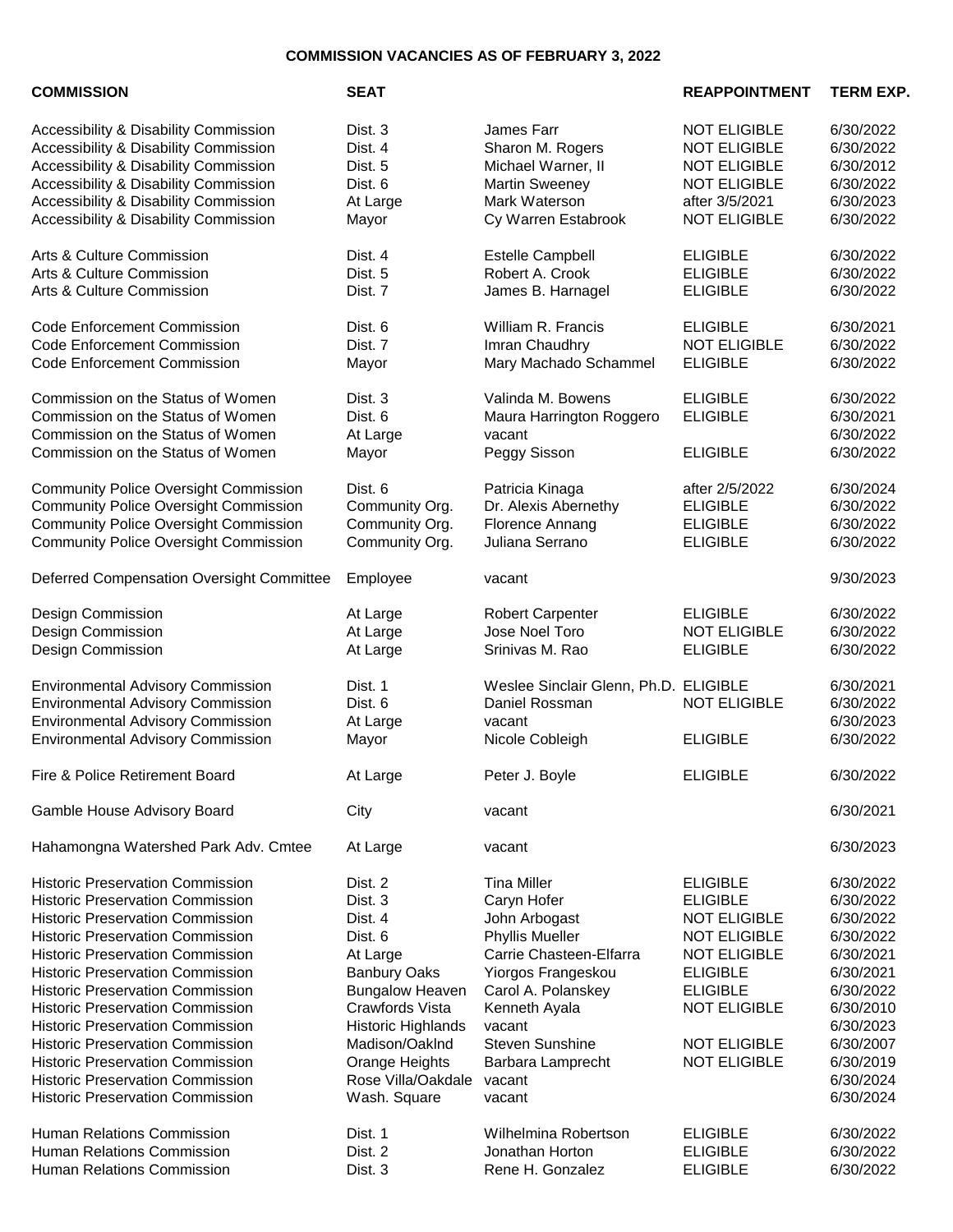Recreation and Parks Commission At Recreation and Parks Commission May

**COMMISSION SEAT REAPPOINTMENT TERM EXP.**

| Human Relations Commission                                                         | Dist. 6     | Sandy Greenstein         | <b>ELIGIBLE</b>     | 6/30/2021 |
|------------------------------------------------------------------------------------|-------------|--------------------------|---------------------|-----------|
| Human Relations Commission                                                         | Dist. 7     | vacant                   |                     | 6/30/2024 |
| Human Relations Commission                                                         | Mayor       | <b>Brandon Lamar</b>     | <b>NOT ELIGIBLE</b> | 6/30/2021 |
| Human Relations Commission                                                         | At Large    | Hamed Shirmohammadi      | after 3/5/2021      | 6/30/2023 |
|                                                                                    |             |                          |                     |           |
| Human Services Commission                                                          | Dist. 1     | Latasha D. Jamal         | <b>ELIGIBLE</b>     | 6/30/2022 |
| Human Services Commission                                                          | Dist. 6     | Michael R. Albrecht      | <b>ELIGIBLE</b>     | 6/30/2021 |
| Human Services Commission                                                          | Dist. 7     | Jessica Xie              | <b>ELIGIBLE</b>     | 6/30/2022 |
| Human Services Commission                                                          | Agency      | Kenneth Rotter           | <b>ELIGIBLE</b>     | 6/30/2022 |
| Human Services Commission                                                          | Agency      | Joe Ford                 | <b>NOT ELIGIBLE</b> | 6/30/2022 |
| Human Services Commission                                                          | <b>PUSD</b> | Ana Maria Apodaca        | <b>ELIGIBLE</b>     | 6/30/2022 |
| Library Commission                                                                 | Dist. 1     | Chelsea Dickerson        | <b>ELIGIBLE</b>     | 6/30/2022 |
| Library Commission                                                                 | Dist. 2     | <b>Adrienne Bass</b>     | <b>ELIGIBLE</b>     | 6/30/2022 |
| Library Commission                                                                 | Dist. 3     | Jordan Hutkin            | <b>ELIGIBLE</b>     | 6/30/2022 |
| <b>Library Commission</b>                                                          | At Large    | vacant                   |                     | 6/30/2024 |
|                                                                                    |             |                          |                     |           |
| <b>Northwest Commission</b>                                                        | Dist. 1     | <b>Alfred Lomax Carr</b> | <b>ELIGIBLE</b>     | 6/30/2022 |
| Northwest Commission                                                               | Dist. 3     | Julieta S. Aragon        | <b>ELIGIBLE</b>     | 6/30/2022 |
| Northwest Commission                                                               | Dist. 4     | Allen Shay               | <b>NOT ELIGIBLE</b> | 6/30/2015 |
| <b>Northwest Commission</b>                                                        | Dist. 5     | <b>Cindy Schnuelle</b>   | <b>NOT ELIGIBLE</b> | 6/30/2020 |
| <b>Northwest Commission</b>                                                        | Dist. 7     | <b>Kimberly Douglas</b>  | <b>NOT ELIGIBLE</b> | 6/30/2021 |
| <b>Northwest Commission</b>                                                        | Mayor       | vacant                   |                     | 6/30/2022 |
| Old Pasadena Parking                                                               | At Large/O  | Sally Lunetta            | <b>NOT ELIGIBLE</b> | 6/30/2005 |
| Old Pasadena Parking                                                               | At Large/O  | <b>Steve Mulheim</b>     | <b>NOT ELIGIBLE</b> | 6/30/2016 |
| Old Pasadena Parking                                                               | At Large/O  | Marilyn Dee Buchanan     | <b>NOT ELIGIBLE</b> | 6/30/2004 |
| Old Pasadena Parking                                                               | At Large/L  | vacant                   |                     | 6/30/2022 |
| Old Pasadena Parking                                                               | At Large/L  | Debbie Meymarian         | <b>NOT ELIGIBLE</b> | 6/30/2009 |
| Old Pasadena Parking                                                               | At Large/L  | vacant                   |                     | 6/30/2023 |
| Old Pasadena Parking                                                               | At Large/AL | Jack Huang               | <b>NOT ELIGIBLE</b> | 6/30/2021 |
| Pasadena Center Operating Company Board                                            | At Large    | Kim Ferreira             | <b>ELIGIBLE</b>     | 6/30/2022 |
| Pasadena Center Operating Company Board                                            | At Large    | F. Phillip Hosp          | <b>NOT ELIGIBLE</b> | 6/30/2022 |
|                                                                                    |             |                          | <b>ELIGIBLE</b>     | 6/30/2022 |
| Pasadena Center Operating Company Board<br>Pasadena Center Operating Company Board | At Large    | William Chu              | <b>NOT ELIGIBLE</b> |           |
|                                                                                    | At Large    | Emina Darakjy            |                     | 6/30/2021 |
| Pasadena Center Operating Company Board                                            | At Large    | <b>Archie Purvis</b>     | <b>NOT ELIGIBLE</b> | 6/30/2021 |
| Pasadena Center Operating Company Board                                            | Hotel       | Mike Owen                | <b>ELIGIBLE</b>     | 6/30/2022 |
| Pasadena Center Operating Company Board                                            | Hotel       | Joe Titizian             | <b>NOT ELIGIBLE</b> | 6/30/2022 |
| Pasadena Center Operating Company Board                                            | Tournament  | David Eads               | <b>ELIGIBLE</b>     | 6/30/2022 |
| Pasadena Community Access Corp. Board                                              | Dist. 3     | Anna Hawkey Jablonski    | <b>ELIGIBLE</b>     | 6/30/2022 |
| Pasadena Community Access Corp. Board                                              | Dist. 5     | Yuny Parada              | <b>NOT ELIGIBLE</b> | 6/30/2019 |
| Pasadena Community Access Corp. Board                                              | Dist. 6     | Ken Chawkins             | <b>ELIGIBLE</b>     | 6/30/2020 |
| Pasadena Community Access Corp. Board                                              | Dist. 7     | Sally Howell             | <b>NOT ELIGIBLE</b> | 6/30/2022 |
| Pasadena Community Access Corp. Board                                              | Mayor       | Gail Schaper-Gordon      | <b>NOT ELIGIBLE</b> | 6/30/2020 |
| Pasadena Community Access Corp. Board                                              | <b>PCC</b>  | Alexander Boekelheide    | <b>ELIGIBLE</b>     | 6/30/2022 |
| Pasadena Community Access Corp. Board                                              | <b>PUSD</b> | Beth Leyden              | <b>ELIGIBLE</b>     | 6/30/2022 |
| <b>Planning Commission</b>                                                         | Dist. 1     | David Coher              | <b>NOT ELIGIBLE</b> | 6/30/2022 |
| <b>Planning Commission</b>                                                         | Dist. 5     | Tim Wendler              | <b>NOT ELIGIBLE</b> | 6/30/2019 |
| <b>Planning Commission</b>                                                         | Dist. 7     | D. Jason Lyon            | <b>ELIGIBLE</b>     | 6/30/2022 |
|                                                                                    |             |                          |                     |           |
| Recreation and Parks Commission                                                    | Dist. 1     | Howard Tan               | <b>ELIGIBLE</b>     | 6/30/2022 |
| Recreation and Parks Commission                                                    | Dist. 6     | Mark Mastromatteo        | <b>ELIGIBLE</b>     | 6/30/2022 |
| <b>Recreation and Parks Commission</b>                                             | Dist. 7     | Eileen Williamson        | <b>NOT ELIGIBLE</b> | 6/30/2022 |
| Recreation and Parks Commission                                                    | At Large    | Jennifer Higginbotham    | after 3/5/2021      | 6/30/2023 |
| <b>Recreation and Parks Commission</b>                                             | Mavor       | <b>Tim Martinez</b>      | <b>ELIGIBLE</b>     | 6/30/2022 |